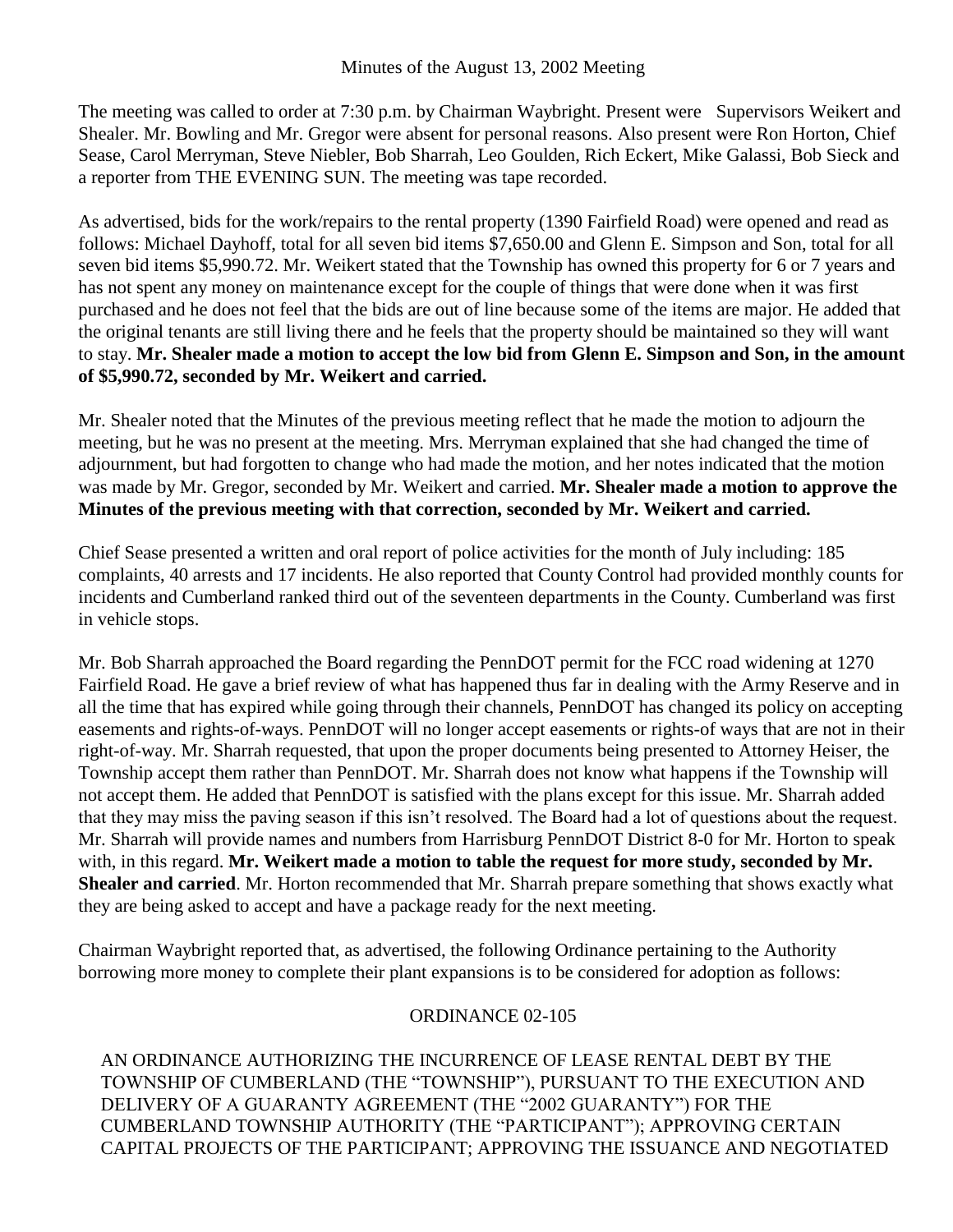SALE OF THE GUARANTEED SEWER REVENUE NOTE, SERIES OF 2002 (THE "PARTICIPANT NOTE"); APPROVING THE FORMS OF THE LOAN AGREEMENT, THE PARTICIPANT NOTE, AND THE 2002 GUARANTY; AUTHORIZING AND DIRECTING THE EXECUTION AND DELIVERY OF THE 2002 GUARANTY; SETTING FORTH THE RANGE OF THE ANNUAL LEASE RENTAL PAYMENTS DUE UNDER THE 2002 GUARANTY; PLEDGING THE FULL FAITH, CREDIT, AND TAXING POWER OF THE TOWNSHIP FOR ANY PAYMENTS DUE UNDER THE 2002 GUARANTY IN THE EVENT OF A PAYMENT DEFAULT BY THE PARTICIPANT; AUTHORIZING THE PREPARATION AND FILING OF ALL NECESSARY DOCUMENTS TO THE DEPARTMENT OF COMMUNITY AND ECONOMIC DEVELOPMENT; AUTHORIZING ADVERTISEMENT OF ENACTMENT; AND REPEALING INCONSISTENT ORDINANCES;

Mr. Weikert stated that he had a question whether this guarantee would have an effect on the Township's borrowing power and he has learned that it does not. Chairman Waybright also reported that Attorney Heiser is satisfied with the ordinance. **Mr. Weikert made a motion to adopt Ordinance 02-105, seconded by Mr. Shealer and carried. Note: Mr. Shealer had wanted to abstain because of his involvement as Chairman of the Authority, but his vote was needed to have a majority of the Board rather than just a majority of those Supervisors present at the meeting.** 

At the previous meeting the Supervisors had a request from Bob Sharrah, on behalf of Patriots Choice, for a modification from the 32 foot required street width to 28 feet. The Board tabled the request because they had not seen a sketch plan of the proposed subdivision plan. Mr. Sharrah presented a sketch plan for the proposed development. The Supervisors verified that there would be adequate off-street parking. Mr. Sharrah stated that the homes will likely have two-car garages and will be set back far enough to get at least two or more cars in the driveway. He added that there could be parking on one side of the street and there will be sidewalks on both sides of the street. There was some discussion about the widths of the streets that this development will be connected to, which may need to be widened. Mr. Shealer asked if they had considered connecting to North Avenue and Mr. Sharrah stated that there are too many wetlands in the area to cross. **Mr. Shealer made a motion to grant the request for modification to allow 28 foot wide streets, seconded by Mr. Weikert and carried.**

Chairman Waybright read a letter from Bob Wagner requesting that the Township ask Gettysburg Municipal Authority to supply a water connection for a proposed lot behind his house on Table Rock Road. **Mr. Weikert made a motion to approve Mr. Wagner's request, seconded by Mr. Shealer and carried.**

**Mr. Weikert made a motion, seconded by Mr. Shealer and carried to adopt Resolution 02-11 with Met-Ed to provide energy and total maintenance to one (1) Company owned, 150 watt, high pressure sodium vapor, conventional street light, located on pole #14354-19348 at the intersection of Palace Drive and SR 0034 within Cumberland Township.**

Mr. Horton presented Resolution 02-12 as follows: **A RESOLUTION TO ADOPT THE "ADAMS COUNTY VISION FOR PARKS, RECREATION, AND OPEN SPACE PLAN" AS THE CUMBERLAND TOWNSHIP PARKS, RECREATION AND OPEN SPACE PLAN.** He reported that a committee has been formed and has had their first meeting. A plan is needed to pursue financial assistance and is required by the MPC in order to implement provisions relating to park and recreational purposes related to development. Mr. Horton stated that he feels the County's plan is a good plan and the resolution allows the Township to amend the plan if needed to meet the Township's goals. **Mr. Shealer made a motion to adopt Resolution 02-12, seconded by Mr. Weikert and carried.**

**Mr. Weikert made a motion, seconded by Mr. Shealer and carried to approve exonerations for J.P. Harris in the amount of \$11.00 and Adams County Tax Claim Bureau in the amount of \$6.30 for a**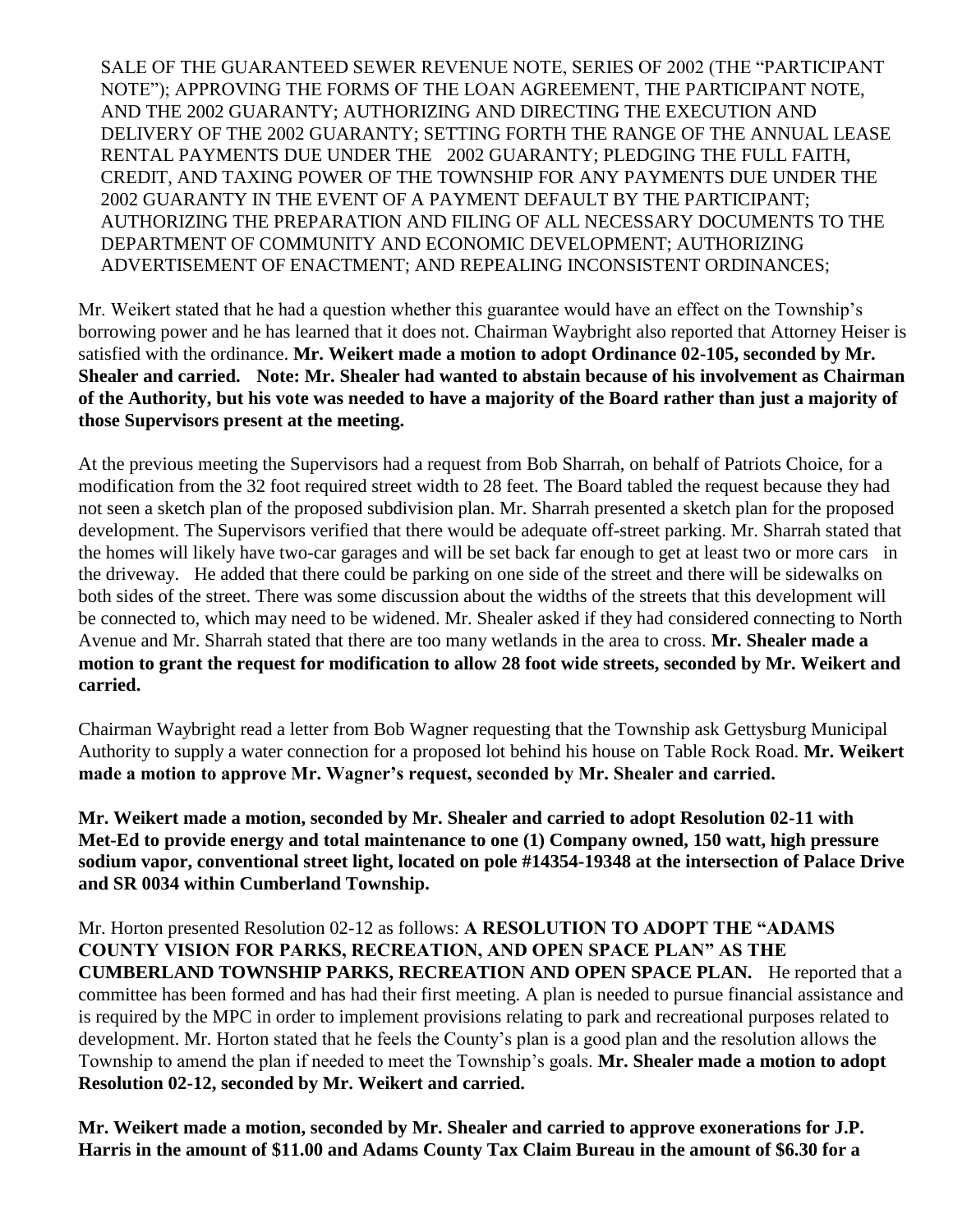## **mobile home that was destroyed.**

Mr. Robert Sieck, 320 Friendship Lane requested that the following note be removed from a subdivision plan involving a land swap between himself and Adams County Construction as follows: "AT THE REGULARLY SCHEDULED SUPERVISORS' MEETING HELD ON FEBRUARY 24, 1998, THE BOARD VOTED TO APPROVE THESE PLANS AS SUBMITTED WITH THE STIPULATION THAT THE RESIDENTIAL DRIVEWAY NOW PROPOSED FOR CONSTRUCTION AND ACCESS TO FRIENDSHIP LANE, BE ABANDONED, REMOVED AND THE AREA RESTORED WITHIN SIX (6) MONTHS OF THE COMPLETION OF CONSTRUCTION OF THE "FUTURE PUBLIC STREET" SHOWN HEREIN. ANY NEW DRIVEWAY THAT WILL BE CONSTRUCTED AFTER REMOVAL OF THE FRIENDSHIP LANE DRIVEWAY MUST COMPLY WITH ALL APPLICABLE ORDINANCE CRITERIA IN EFFECT AT THE TIME OF THE PROPOSED CONSTRUCTION. Mr. Sieck explained that the curb on the "future proposed street" (that is now constructed) is so high that it would create a driveway that is too steep. **Mr. Weikert made a motion to approve Mr. Sieck's request to remove the note from the plan, seconded by Mr. Shealer and carried.** 

Mr. Bob Sharrah presented a sketch plan for Roselawn, Phase II, which is now owned by Kevin Gilligan. Mr. Gilligan wishes to modify the preliminary plan by removing the proposed townhouses and replacing them with single-family dwellings because he does not feel that the two should be mixed, particularly when they are surrounded by single-family dwellings. The Planning Commission did not have any problem with the change. This plan will come in as a Final Plan later on.

The Manager/Engineer's Report was reviewed. Mr. Horton reported that he has met with PaDEP in regards to the Foundry clean-up and they are making an inventory of what personal property is there and they may also auction the land. Clean-up will probably not start on the property until next Spring or Summer. He added that he received a call from PennDOT regarding a complaint received about the traffic signal at Herr's Ridge Road and SR0030 because of the number or rear-end accidents that are occurring there. PennDOT will do a traffic study and check the timing of the signal and make recommendations for any improvements. PennDOT would like a letter from the Township requesting that this be done and Mr. Horton will write the letter. Mr. Shealer reported that Gettysburg Borough does the maintenance of the light and Mr. Horton may want to meet them there to get an understanding of what is there.

The Zoning Officer's Report was reviewed. Mr. Horton stated that it is not included in the report, but Will Rogers Coffee and Bagel Shop is proceeding with improvements to their building without a building permit and Mr. Bower has sent him a Notice of Violation. Mr. Horton will have Mr. Bower follow-up on this on Thursday. Mr. Weikert noted that junk cars are showing up again on Mr. Delaney's property on Herr's Ridge Road and Mr. Horton will have Mr. Bower keep up on this also. The expansion to Eisenhower Inn and Conference Center was discussed. Mr. Horton stated that the Township needs a Memo of Understanding with the Allstar for admission tax for their special events because they are reluctant to pay the tax. He stated that they have an understanding and they are paying 2% instead of the required 5%. Mr. Weikert stated that everyone has to be treated the same or a precedent will be set and others will want to be given the same consideration. Mr. Horton asked for clarification on the admission tax.

The Assistant Secretary's Report was reviewed.

.

Mr. Weikert reported that the Safety Committee should soon have a Police Contract. He added that there will be a joint meeting with the Ag Zoning and Zoning Update Committees on August 20, 2002 at 7:30 p.m. to discuss the Agricultural District.